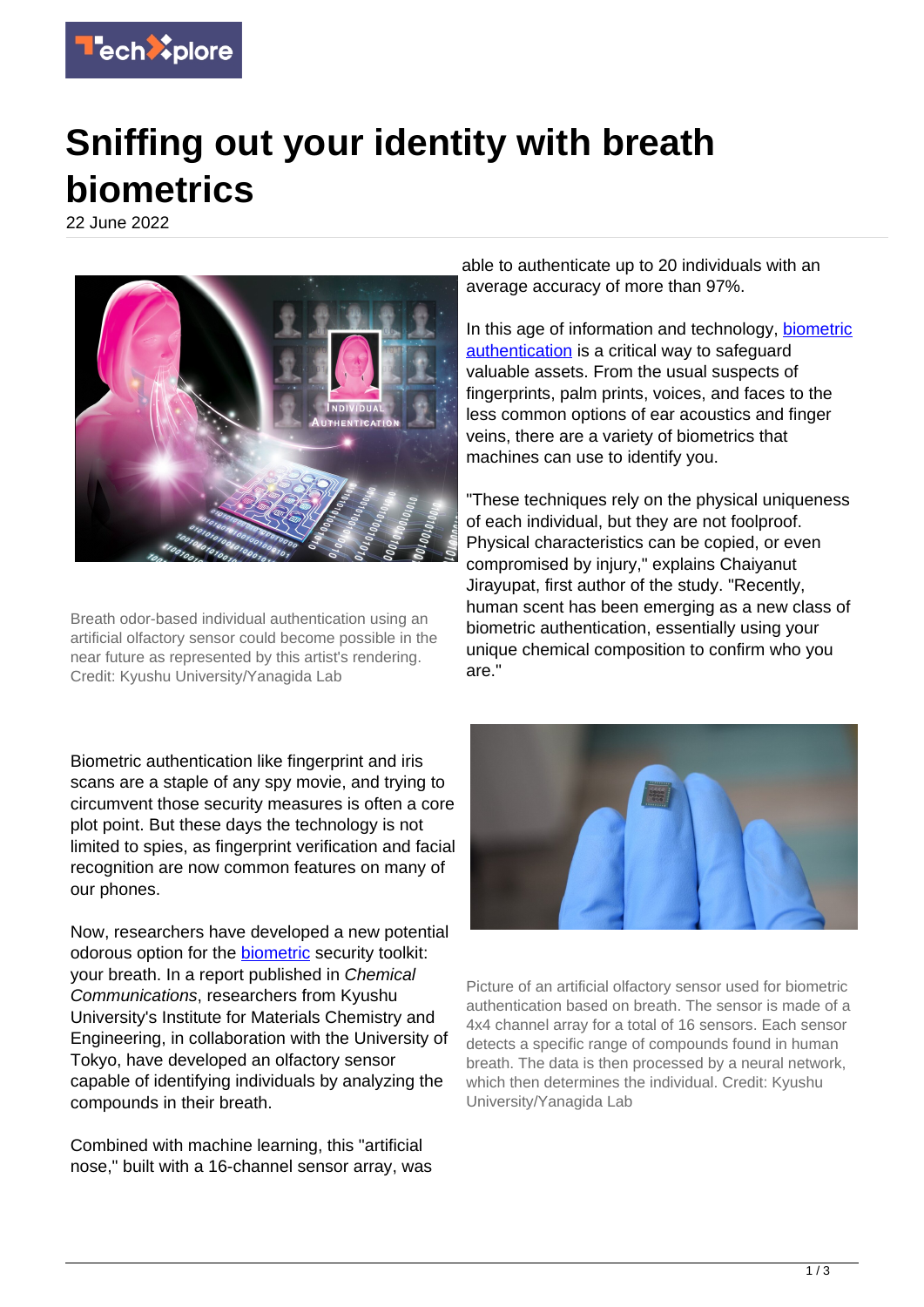

One such target has been percutaneous gas—compounds produced from your skin. However, these methods have their limits because the skin does not produce a high enough concentration of volatile compounds for machines to detect.

So, the team turned to see if human breath could be used instead.

"The concentration of volatile compounds from the skin can be as low as several parts-per-billion or trillion, while compounds exhaled from the breath can go as high as parts-per-million," continues Jirayupat. "In fact, human breath has already been used to identify if a person has cancer, diabetes, and even COVID-19."

The team began by analyzing the breath of subjects to see which compounds could be used for developed a good foundation. The next step will be biometric authentication. A total of 28 compounds were found to be viable options.

Based on this, they developed an olfactory sensor array with 16 channels, each which could identify a specific range of compounds. The [sensor data](https://techxplore.com/tags/sensor+data/) was then passed into a [machine learning](https://techxplore.com/tags/machine+learning/) system to analyze the composition of each person's breath and develop a profile to be used to distinguish an individual.

Testing the system with breath samples from six people, the researchers found it could identify individuals with an average accuracy of 97.8%. This high level of accuracy remained consistent even when the sample size was increased to 20 people.

"This was a diverse group of individuals of differing age, sex, and nationality. It's encouraging to see such a high accuracy across the board," explains Takeshi Yanagida who led the study.

Nonetheless, he admits that more work is needed before it arrives on your next smartphone.

"In this work, we required our subjects to fast six hours before testing," concludes Yanagida. "We've to refine this technique to work regardless of diet. Thankfully, our current study showed that adding more sensors and collecting more data can overcome this obstacle."

 **More information:** Chaiyanut Jirayupat et al, Breath odor-based individual authentication by an artificial olfactory sensor system and machine learning, Chemical Communications (2022). [DOI:](https://dx.doi.org/10.1039/d1cc06384g) [10.1039/d1cc06384g](https://dx.doi.org/10.1039/d1cc06384g)



Subjects begin by breathing into a collection bag. The bag is then connected to the olfactory sensor, which analyzes the compounds found in the individual's breath. Based on the concentration of the compounds, the machine learning system identifies the individual. Credit: Kyushu University/Yanagida lab

Provided by Kyushu University